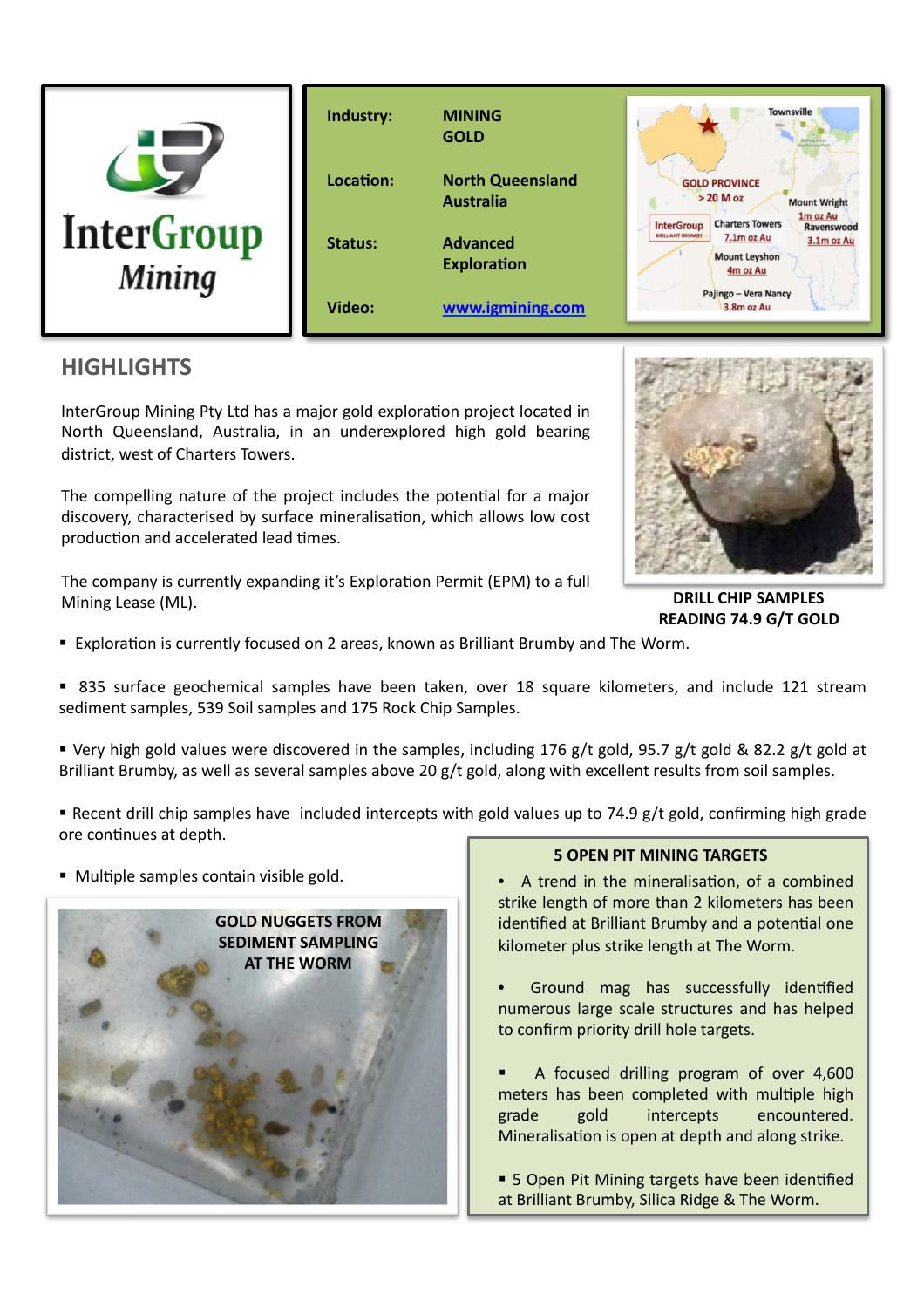

www.igmining.com Level 5, 9 Beach Road, Surfers Paradise. QLD. 4217.

# **MULTIPLE SAMPLES CONTAIN VISIBLE GOLD**





**GOLD NUGGET FROM BRILLIANT BRUMBY** 



### **THE GEOLOGISTS ADVISE:**

large-scale geological structures have been **identified at Brilliant Brumby and these appear to** represent an unusual potential along a 2 kilometer strike length for significant gold mineralization from surface to 120 meters +.

**these structures display magnetite destructive** alteration typical of quartz-vein mesothermal "Charters Towers style" gold mineralizing systems that are well known for their high grade and deep **structures** 

Essentially, there are 2 conclusive targets  $-$  the high grade narrow veins and the possibility for an **intrusive driven bulk target.** 

#### **HISTORICAL FACTS**

**Brilliant Brumby was discovered & mined between 1937** - 1940, producing 790 oz of gold from 950 tons of ore which is an average grade of 26 g/t gold. **Charters Towers is Australia's richest major gold field,** producing more than 7 million oz of gold with an average grade of 34 g/t gold.